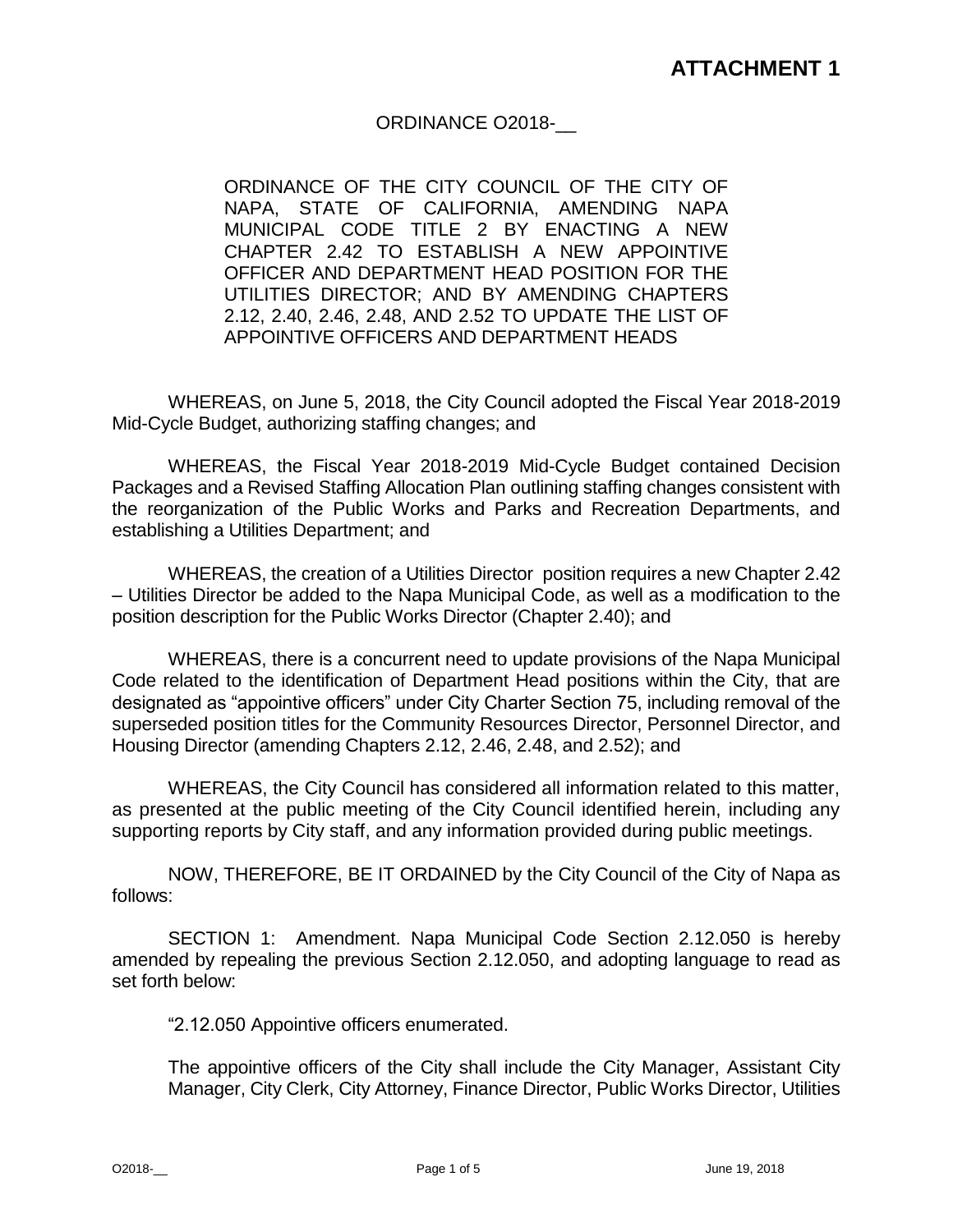Director, Parks and Recreation Services Director, Community Development Director, Police Chief, Fire Chief, and Human Resources Director. These appointive officers are designated in accordance with City Charter Section 75."

SECTION 2: Amendment. Napa Municipal Code Section 2.12.060 is hereby amended by repealing the previous Section 2.12.060, and adopting language to read as set forth below:

"2.12.060 Officers elected or appointed.

The members of City Council, including the Mayor and four Councilmembers are the only elected officers of the City. All other officers of the City shall be appointed officers, as provided by City Charter Sections 75, 76, and 77."

SECTION 3: Amendment. Napa Municipal Code Section 2.12.120 is hereby amended by repealing the previous Section 2.12.120, and adopting language to read as set forth below:

"2.12.120 Additional powers.

Each officer shall have the powers and duties as provided by this code, and as provided by the statutes of this state, subject to any limitations set forth in the City Charter."

SECTION 4: Amendment. Napa Municipal Code Section 2.40.010 is hereby amended by repealing the previous Section 2.40.010, and adopting language to read as set forth below:

"2.40.010 Public Works Director—General duties.

- A. The Public Works Director shall have the authority and duties prescribed by the City Manager, in accordance with this code, the charter, and the classification specification approved by the City Council, related to: development engineering; capital improvement program management; construction management and building inspection; streets, sidewalks and hardscape maintenance, facilities maintenance; and collection systems, and electrical maintenance.
- B. The City Manager shall designate in writing the person or persons duly licensed and authorized to perform the responsibilities of a city engineer and a city surveyor, in accordance with California Government Code Section 66416.5, and Section 16.08.035 of this code. The City Manager may designate the Public Works Director, or a person or persons under the management of the Public Works Director, to perform the responsibilities of the city engineer or the city surveyor."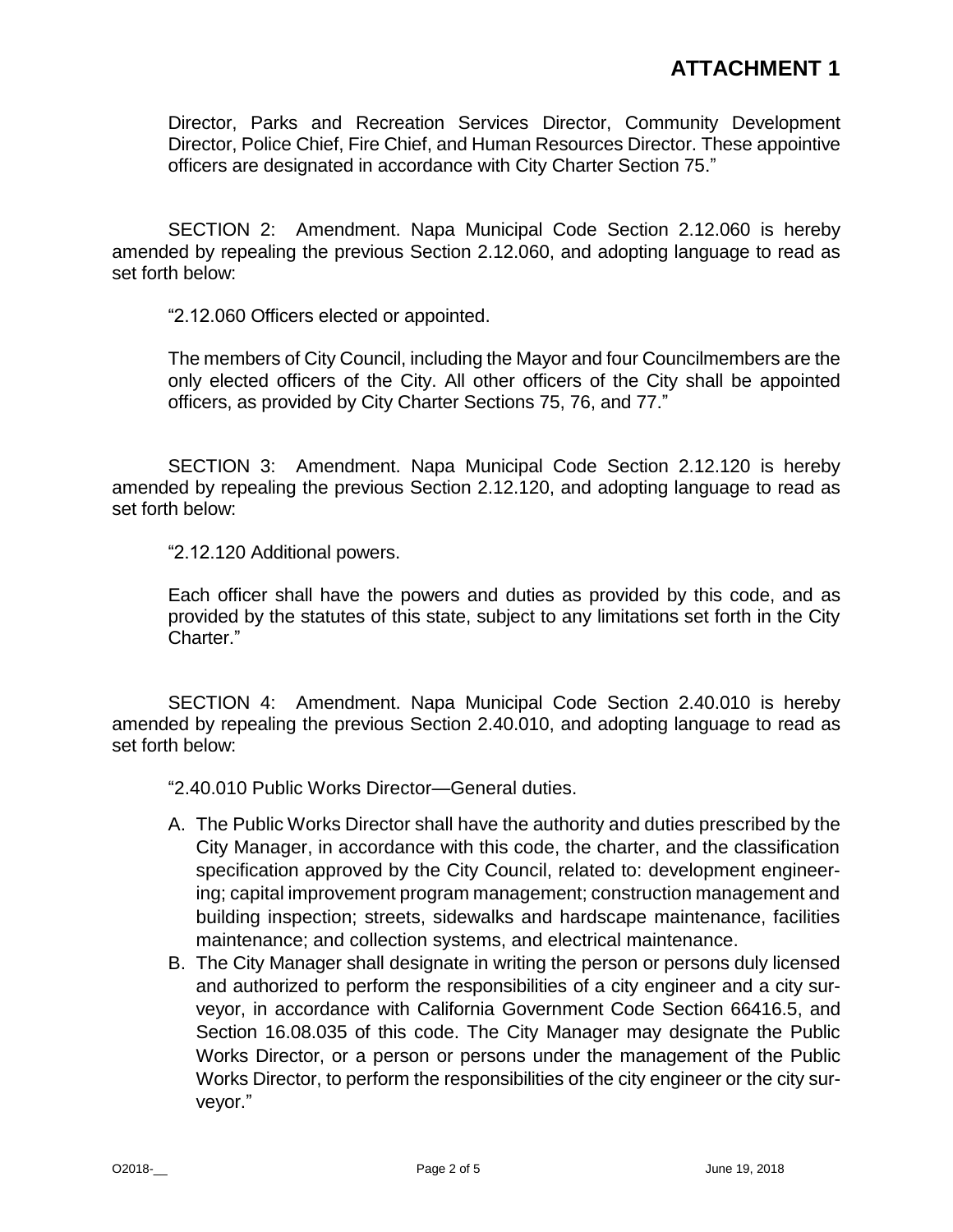SECTION 6: Adoption. Napa Municipal Code Chapter 2.42 is hereby adopted to read as set forth below:

## "Chapter 2.42 Utilities Director

Section:

2.42.010 Appointive officer.

2.42.010 Appointive officer.

- A. Designation of Appointive Officer. The City Council hereby designates a Utilities Director as an appointive officer, pursuant to Charter Section 75.
- B. Authority and Duties. The Utilities Director shall have the authority and duties prescribed by the City Manager, in accordance with the classification specification approved by the City Council.
- C. Exempt Status. The Utilities Director is designated pursuant to City Council's authority under Charter Section 75. Therefore, the Utilities Director shall not be subject to, and the Utilities Director shall be exempt from, the civil service rules and provisions of Charter Section 76.1.
- D. Appointment and Removal. The Utilities Director shall be appointed by the City Manager, and may be removed at any time by the City Manager.
- E. Unfilled Positions. The Utilities Director position may, in the discretion of the City Manager, be held open and unfilled, depending upon budget authorization approved by the City Council. Nothing in this section is intended to require the City Manager to either fill or hold open any position specified in this code."

SECTION 7: Amendment. Napa Municipal Code Subsection 2.46 is hereby amended by repealing the previous Subsection 2.46.010(F) and adopting language to read as set forth below [NOTE: only Subsection 2.46.010(F) of this section is amended by this ordinance; and Subsections  $2.46.010(A), (B), (C), (D),$  and  $(E)$  are not amended by this ordinance]:

"F. Authority of Human Resources Director. The City Council hereby specifically reserves to itself the authority to administer provisions of the city's human resources services as described in the classification specification for the Human Resources Director, and delegates that authority to the City Manager, which may be implemented by appropriate designees of the City Manager including the Human Resources Director. The authority reserved herein by the City Council is limited only to the extent that either the City Charter or the Civil Service Rules (approved by the City Council pursuant to City Charter Section 76.1(E)) grants specific authority to or identifies specific responsibilities of the Personnel Manager."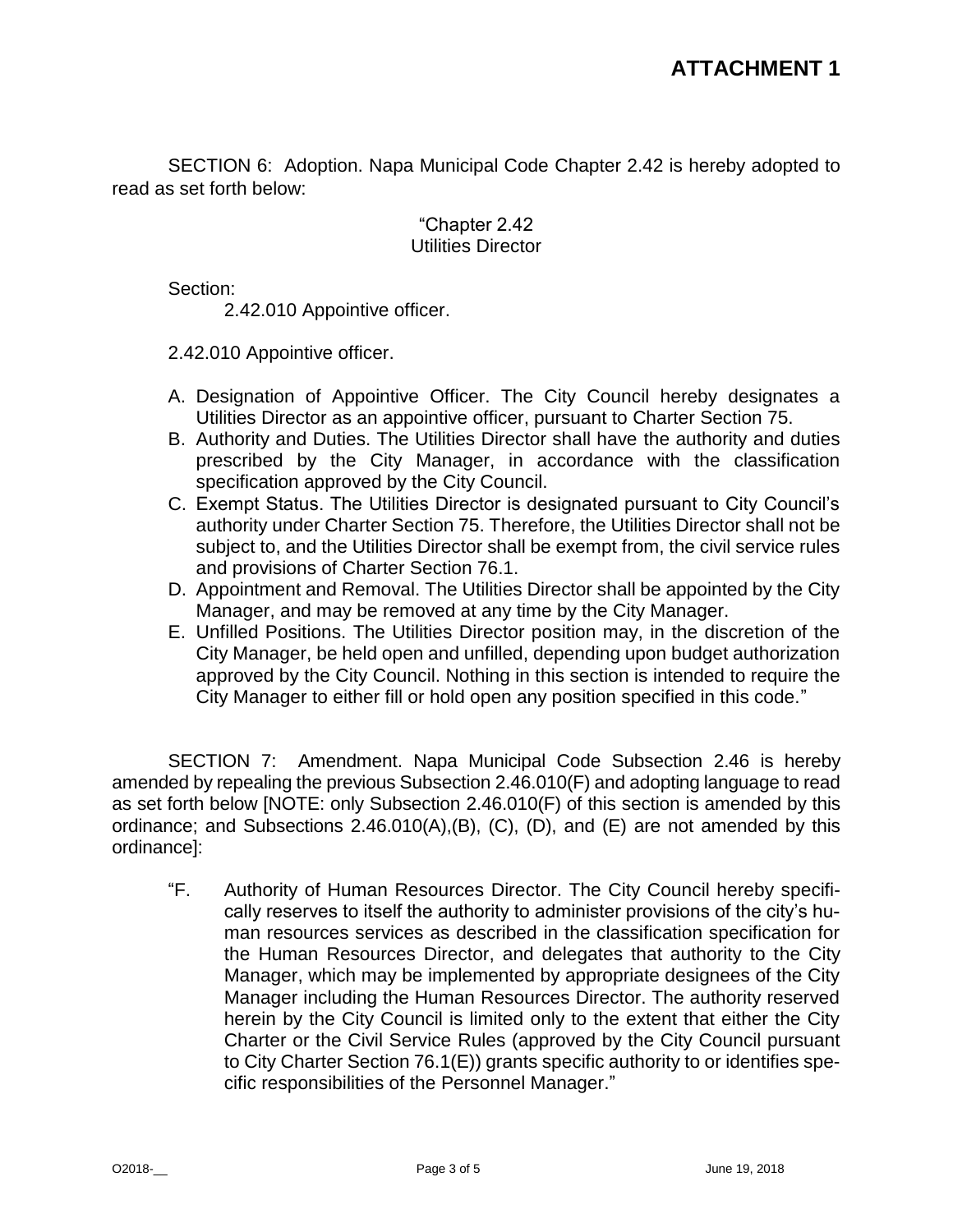SECTION 8: Repeal. Napa Municipal Code Chapters 2.48 and 2.52 are hereby repealed in their entirety.

SECTION 9: Severability. If any section, sub-section, subdivision, paragraph, clause or phrase in this Ordinance, or any part thereof, is for any reason held to be invalid or unconstitutional, such decision shall not affect the validity of the remaining sections or portions of this Ordinance or any part thereof. The City Council hereby declares that it would have passed each section, sub-section, subdivision, paragraph, sentence, clause or phrase of this Ordinance, irrespective of the fact that any one or more sections, subsections, subdivisions, paragraphs, sentences, clauses or phrases may be declared invalid or unconstitutional.

SECTION 10: Effective Date. This ordinance shall become effective thirty (30) days following adoption.

City of Napa, a municipal corporation

MAYOR: where  $\blacksquare$ 

 $\textrm{ATTEST:}\_\_$ 

CITY CLERK OF THE CITY OF NAPA

STATE OF CALIFORNIA COUNTY OF NAPA | SS: CITY OF NAPA

I, Dorothy Roberts, City Clerk of the City of Napa, do hereby certify that the foregoing Ordinance had its first reading and was introduced during the regular meeting of the City Council on the 19<sup>th</sup> day of June, 2018, and had its second reading and was adopted and passed during the regular meeting of the City Council on the 17<sup>th</sup> day of July, 2018, by the following vote:

AYES: NOES: ABSENT: ABSTAIN:

ATTEST: \_\_\_\_\_\_\_\_\_\_\_\_\_\_\_\_\_\_\_\_\_\_\_\_\_\_\_

Dorothy Roberts City Clerk

Approved as to Form:

\_\_\_\_\_\_\_\_\_\_\_\_\_\_\_\_\_\_\_\_\_\_\_\_\_

Michael W. Barrett